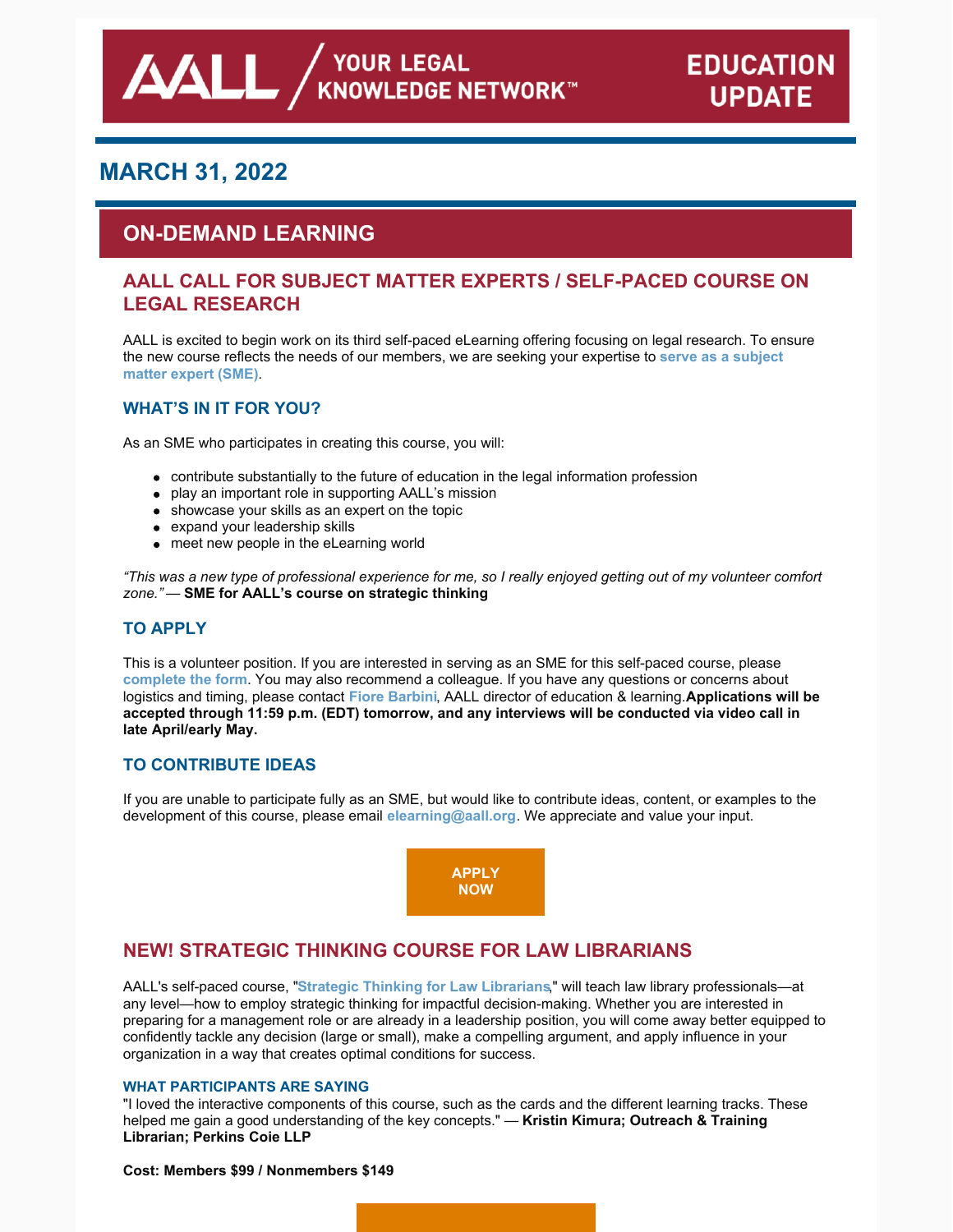## **EXPAND YOUR BUDGETING SKILLS / REGISTER FOR AALL'S SELF-PACED COURSE**

More than 100 of your colleagues have registered for and completed AALL's self-paced course,**I**"**[ntroduction](https://elearning.aallnet.org/products/introduction-to-law-library-budgets-2) to Law Library Budgets**." Don't miss out—learn the fundamental skills that will help you address important issues such as identifying and managing competing priorities, explaining day-to-day operations, and connecting financial resources to meet goals.

This course will provide you with the skills you need to become more confident when it comes to making and maintaining a budget within your organization.

#### **WHAT PARTICIPANTS ARE SAYING**

"I am new to the legal information field and this course was an excellent introduction on how to evaluate yearly costs and what questions to ask of management for future budgeting." — **Candy Good-Graupera; Librarian; Barley Snyder, LLC**

#### **Cost: Members \$99 / Nonmembers \$149**



## **WEBINARS NOW AVAILABLE ON-DEMAND**

- **Thomson Reuters Partner Webinar: Talent [Management](https://elearning.aallnet.org/products/talent-management-30-and-small-actions-big-wins-how-to-retain-talent-in-hybrid-work-thomson-reuters-partner-webinar) 3.0 and Small Actions, Big Wins: How to Retain Talent in Hybrid Work**
- **PEGA-SIS Webinar: Live Interview Series: So, You Wanna Create an Inclusive [Workplace?](https://elearning.aallnet.org/products/live-interview-series-so-you-wanna-create-an-inclusive-workplace-part-2-invisible-disabilities) Part 2: Invisible Disabilities**
- **Start to Finish: Successfully [Implementing](https://elearning.aallnet.org/products/start-to-finish-successfully-implementing-a-new-tool-warts-and-all) a New Tool, Warts and All**

#### **PICK OF THE MONTH**

*Selected by AALL's Continuing Professional Education Committee*

#### **WHEN ILLIAD BECOMES AN ODYSSEY: OBTAINING AND USING [COPYRIGHTED](https://elearning.aallnet.org/products/when-illiad-becomes-an-odyssey-obtaining-and-using-copyrighted-materials-from-foreign-countries) MATERIALS FROM FOREIGN COUNTRIES**

In this webinar, librarians who work in the United States, Nigeria, and the United Kingdom discussed laws and policies regarding interlibrary loan. The discussion covered topics such as primary challenges that librarians around the world face regarding international interlibrary loan requests, what is considered a reasonable amount of material to scan from a book and send, and interlibrary loan practices in the United Kingdom and Nigeria. Any librarian who works in the area of interlibrary loan or has an interest in interlibrary loan would benefit from this webinar.

Find many more continuing education programs and webinars on**AALL [eLearning](https://elearning.aallnet.org/)**.

# **2022 AALL ANNUAL MEETING & CONFERENCE**

## **REGISTRATION OPENS NEXT WEEK FOR AALL 2022**

Mark your calendar—the **2022 AALL Annual Meeting & [Conference](https://www.aallnet.org/conference/)** is happening in person July 16-19 in Denver. We are excited to convene in person again! AALL 2022 will bring together collaborators from across the legal information profession for three days of innovation, tailored learning, and networking. It's where the legal information community goes for the latest, cutting-edge professional development, peer-to-peer connections, and a place to gather and exchange ideas and best practices. Stay tuned—registration opens next week!

Start the conversation! Let us know if you're attending, presenting, or exhibiting at the AALL Annual Meeting on Twitter using **[#AALL22](https://twitter.com/search?q=AALL22&src=typed_query)**!

# **LEADER IN YOU**

Each month the Leadership Development Committee will highlight a librarian leader and ask them a few questions about their leadership journey.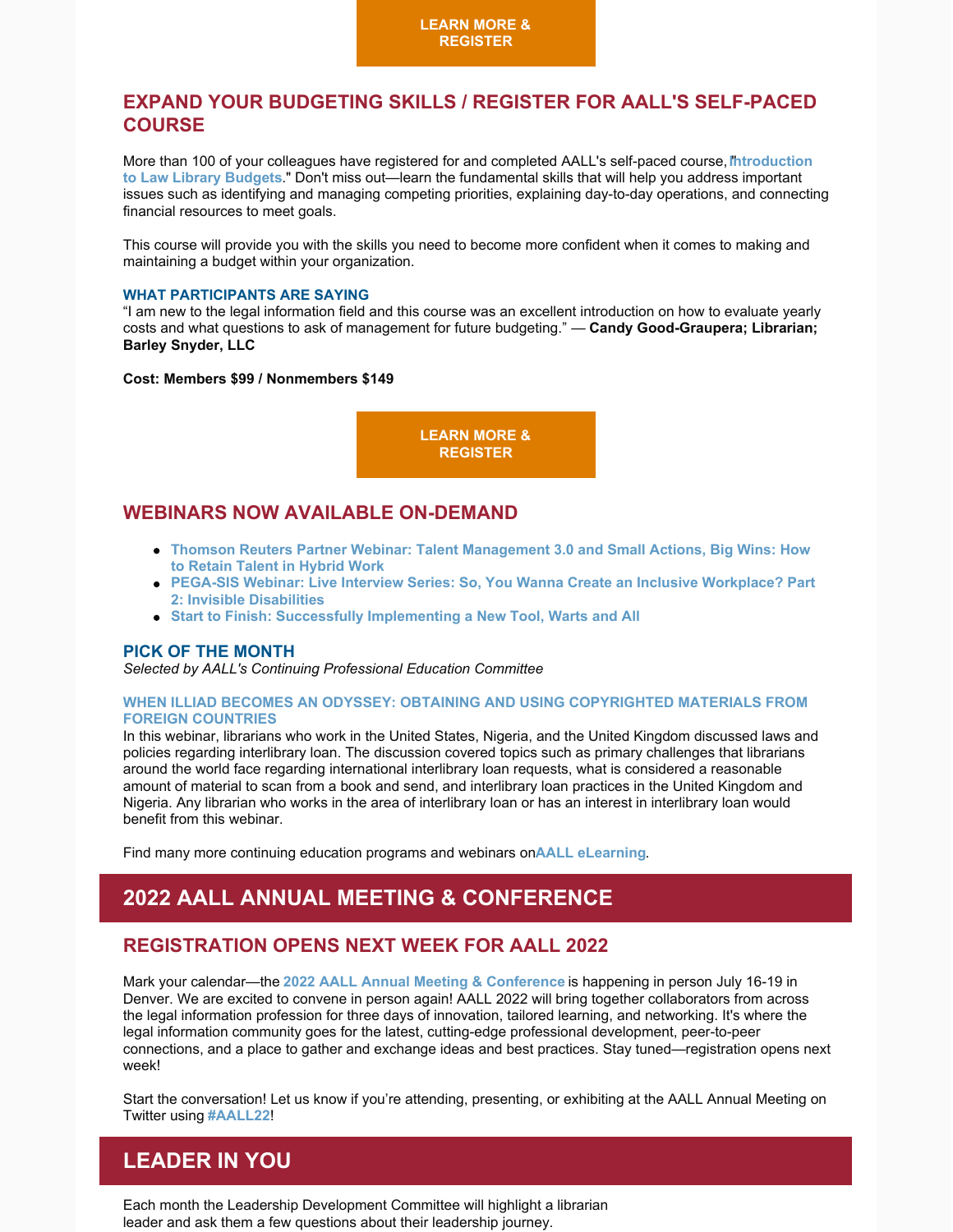#### **Ashley Ames Ahlbrand Associate Director for Public Services Jerome Hall Law Library Indiana University Maurer School of Law**

#### **What does leadership mean to you?**

I am a strong proponent of servant leadership. I believe the best leaders are those who are on the ground, sharing in the work and experiences of their employees. Leaders are called upon to approach their institutions or organizations from a bird's-eye view—to see the bigger picture—as a means of moving the institution



or organization forward. This bird's-eye perspective is undoubtedly an important aspect of leadership, but you cannot see the details from that vantage point, and those details are an important component of the bigger picture. The leaders I admire most and those I try to emulate do both. You can see them anywhere, not just in libraries. It's the town mayor who can be found not just cutting the ribbon on a new construction project, but actually in the trenches with the grounds crew, shovel in hand. It's the restaurant owner, not merely making the rounds greeting the regulars, but also bussing tables and mopping floors. And yes, it's the library director, not merely participating in administrative meetings and presenting to the Board of Visitors, but also taking reference shifts, wiping down study tables, and vacuuming. There is no job too small for a servant leader; they take pride in the institution or organization they lead. They build up their employees. They lead by example. I think it has a cascading effect as well—at least it does for me. When I see the leader of an organization I'm a part of taking on even the smallest of tasks, it energizes me, and it makes me want to go the extra mile as well. That's the leader I strive to be.

#### **Is there a particular AALL product/program/article that was especially helpful for you as you developed as a leader?**

I don't think you ever stop developing as a leader, so I am always looking for programs and literature to further my education and refine my skills. I think AALL and the special interest sections (SISs) and caucuses have been doing great work in this area for a while now. I will often peruse the **AALL Body of [Knowledge](https://www.aallnet.org/education-training/bok/domains/) (BoK)** for programming and articles I may have missed. There are several domains in the BoK that are relevant to leadership, most notably Management + Business Acumen, and Professionalism + Leadership at Every Level. I am a strong advocate for lifelong learning and have really appreciated the regular **AALL [Virtual](https://elearning.aallnet.org/catalog#form_type=catalog-filter&page=1&webinar_type=0&product_type%5B%5D=1691&date%5Bstart%5D=&date%5Bend%5D=&keywords=&sort_by=new_to_old) Coffee Chats** and Professional Engagement, Growth & Advancement SIS **"So You [Wanna…?"](https://elearning.aallnet.org/catalog#form_type=catalog-filter&page=1&webinar_type=0&product_type%5B%5D=1434&date%5Bstart%5D=&date%5Bend%5D=&keywords=live interview series&sort_by=new_to_old)** webinar series, both of which regularly feature leadership topics. Further, *AALL [Spectrum](https://www.aallnet.org/resources-publications/publications/aall-spectrum/)* routinely includes articles and columns pertaining to leadership, such as the Leader Profile column.

#### **What is something you wish someone had told you about leadership early on in your career?**

Being a leader does not necessarily mean being in a leadership position. You can be a leader without being a director or associate director, and without being a member of an executive board or a committee chair. Volunteer. Take the lead on projects in your committee or at your institution. Most importantly, exhibit the qualities that make someone a good leader through your work and your relationships with your co-workers and colleagues across the profession. Be reliable, be thorough, be receptive, be open, and be respectful. Embrace these qualities and you can develop as a leader right where you are.

#### **What are you doing to ensure your continued growth and development as a leader?**

I watch for upcoming AALL, SIS, caucus, and regional programming and try to catch them live or watch the recordings when available. I seem to retain knowledge best through reading and writing, so I am always looking for articles and blog posts to read and keep a reflection journal where I'll take notes of anything that struck a particular chord with me or sparked a new idea. The daily **[KnowItAALL](https://www.aallnet.org/resources-publications/publications/knowitaall/)** newsletter is a great resource for this (and something I admittedly didn't think I would like at first—another daily email flooding my inbox!); it exposes me to a number of blogs and sources I don't regularly follow, and I have found it to be a great asset in my continuing education.

#### **What resources do you recommend for those looking to build or improve their leadership skills?**

I have mentioned a number of resources already, but I think my biggest recommendation would be to dive in. Explore the many resources AALL provides—I am always discovering new ones I hadn't seen before—as well as the resources of any SISs or caucuses you are a member of. While this might sound strange, explore **My [Communities](https://community.aallnet.org/home)**. There are a ton of interest groups you can join through My Communities covering a broad array of topics, and those smaller communities can be a great avenue for making connections with colleagues who have shared niche interests, for finding collaborators for a program proposal, or for finding potential co-authors. Check out the regional chapters as well—they put on great programming, often inviting nonmembers to participate as well. Finally, get your feet wet. Committee work is a great way to explore new aspects of the profession and develop your skills and interests.

Do you know a great leader? Recommend a leader for us to spotlight in the Leader in You column. Send your recommendation with a brief description of why you think they are a great leader to **Julie [Pabarja](mailto:julie.pabarja@lw.com)**, Chair, Leadership Development Committee.

# **PROFESSIONAL GROWTH**

## **REGISTER FOR AALL'S CI STRATEGIES & ANALYSIS / MAY 16-17**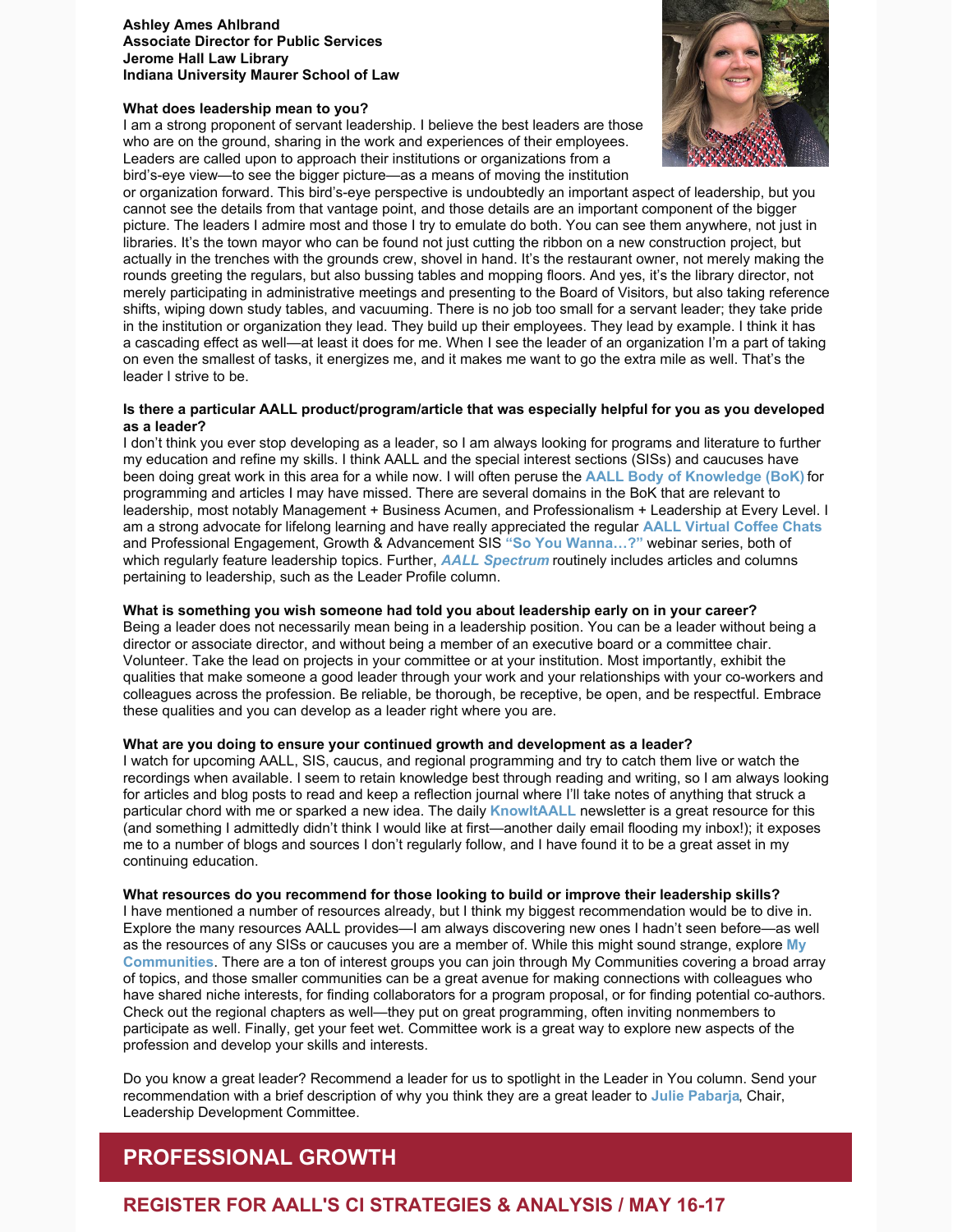### **EARLY BIRD DEADLINE ENDS APRIL 15!**

Expand your competitive intelligence (CI) knowledge and learn strategic skills to take your CI game to the next level during AALL's **CI [Strategies](https://www.aallnet.org/education-training/in-person-programs-seminars/competitive-intelligence-series/ci-strategies-analysis/) & Analysis** program, to take place **May 16-17, 2022, in Chicago**. Attendees will learn skills core to growing a competitive intelligence function, and will also have an opportunity to examine, practice, and discuss techniques with other professionals and network with peers from various settings. **Don't miss out**—**gain the deeper market insight needed to make informed strategic decisions to give your organization a competitive edge.**

- **Date: May 16-17, 2022**
- **Location**: 230 W Monroe Street, Chicago, IL 60606
- **Cost**: **AALL Members \$795 / Nonmembers \$1,100 (Price increases \$100 for members & nonmembers after Friday, April 15, 2022).**
- **Registration Deadline**: Monday, May 9, 2022

### **WHY ATTEND?**

- Gain a deeper understanding of key CI concepts and methodology
- Convert research into analysis
- Tailor how you present your analysis to your audience
- Establish, organize, and implement a CI function at your organization
- Work with other departments to reach business development goals
- Learn how to frame your CI reporting and communicate your results
- Integrate CI into firm strategy

### **SECURE YOUR [SAVINGS—REGISTER](https://www.aallnet.org/education-training/in-person-programs-seminars/competitive-intelligence-series/ci-strategies-analysis/) NOW**

## **AALL MEMBER BENEFIT / VIRTUAL COFFEE CHATS**

As an exclusive members-only benefit to keep members connected and engaged, AALL created Virtual Coffee Chats. Each chat focuses on a timely issue in the legal information community. Recent topics have included telling your



institution's narrative, innovative ways law libraries can provide underrepresented populations with better access to legal information, the challenges of parenting during the pandemic, and federal judicial clerkships.

### **UPCOMING TOPICS**

- **Faculty [Services](https://elearning.aallnet.org/products/virtual-coffee-chat-faculty-services-whats-on-the-menu) – What's on the Menu?** / April 5
- **Getting Published: Tips for Article Drafting and [Submission](https://elearning.aallnet.org/products/virtual-coffee-chat-getting-published-tips-for-article-drafting-and-submission)**/ April 19

AALL encourages all members to take advantage of this valuable resource offered to you as a member benefit.

**VIEW [UPCOMING](https://www.aallnet.org/forms/MeetingCalendar/) CHATS**

# **COFFEE CHATS & WEBINARS**

## **CLOSED CAPTIONING OPTION AVAILABLE FOR AALL WEBINARS**

Did you know you can request closed captioning services for any of our live webinars? If you have any questions or would like to request this service, please contact **[elearning@aall.org](mailto:elearning@aall.org)** two weeks in advance of the live webinar. If you missed a recorded webinar, you may also reach out to us to receive a transcript.



## **AALL VIRTUAL COFFEE CHAT: FACULTY SERVICES – WHAT'S ON THE MENU? / APRIL 5**

Faculty services are an important part of an academic law library's overall mission. However, no two libraries approach this key component in exactly the same way. Join us **Tuesday, April 5 from 3:00 p.m. - 3:45 p.m. (CDT)**for an informal discussion of faculty services offerings, models, and practices.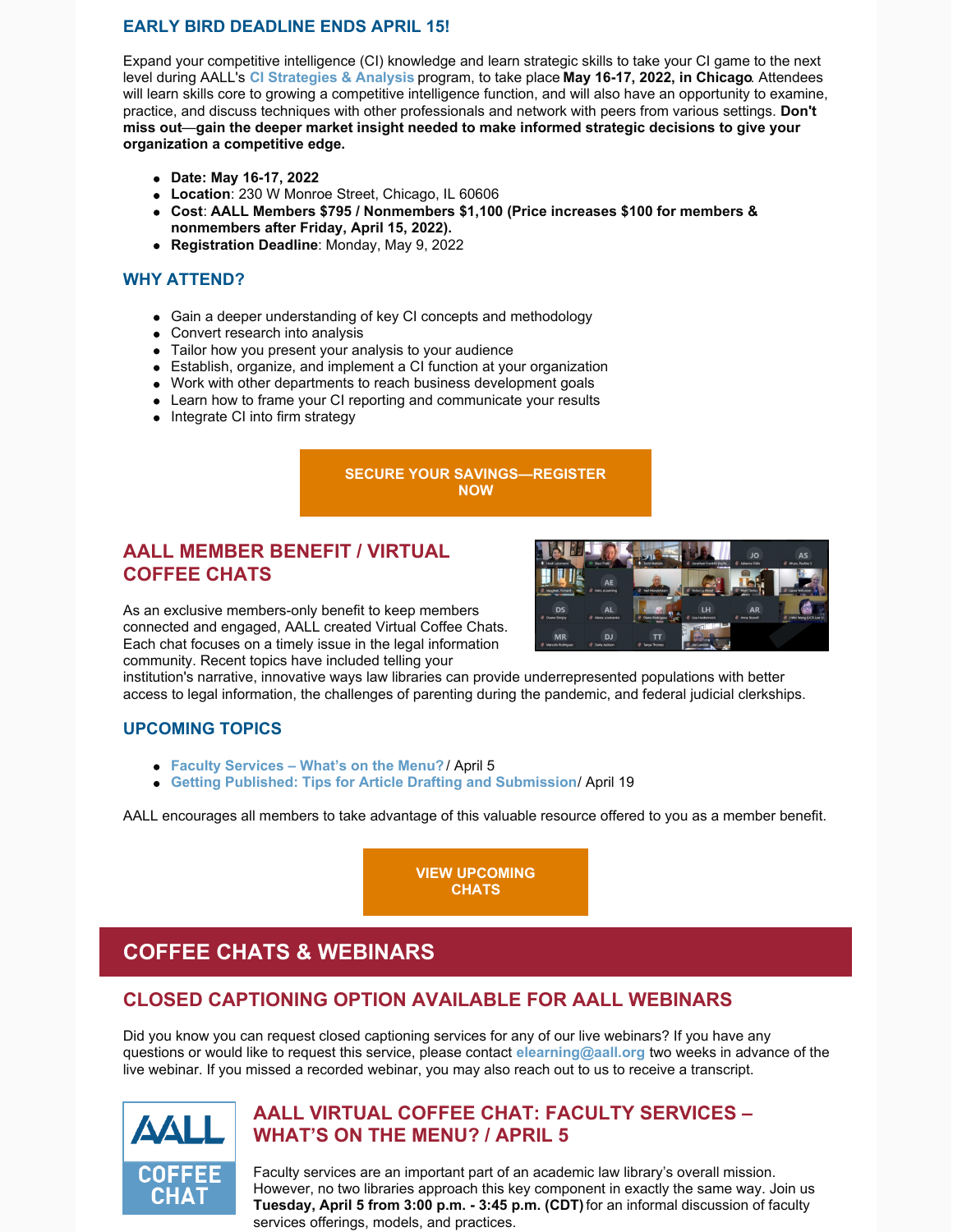**Cost: Free and open to AALL members only; space is limited.**

**LEARN MORE & [REGISTER](https://elearning.aallnet.org/products/virtual-coffee-chat-faculty-services-whats-on-the-menu)**



## **AALL VIRTUAL COFFEE CHAT: GETTING PUBLISHED: TIPS FOR ARTICLE DRAFTING AND SUBMISSION / APRIL 19**

Whether you are an experienced writer or new to the profession and looking to write your first article, it all begins with the submission process. Oftentimes submission forms are too vague and don't provide enough detail about the focus of the article or try to touch on too much. Join us **Tuesday, April 19 from 3:00 p.m. - 3:45 p.m. (CDT)**to discuss best

practices and share tips for submitting articles/article proposals.

**Cost: Free and open to AALL members only; space is limited.**

**LEARN MORE & [REGISTER](https://elearning.aallnet.org/products/virtual-coffee-chat-getting-published-tips-for-article-drafting-and-submission)**



## **WE ARE ALL PROFESSIONALS: INCLUSION, OTHERING, AND THE CHANGING NATURE OF LIBRARY ROLES / APRIL 27**

Automation, moving away from print, and shrinking staffs have resulted in major transitions in library assistant roles over the past few decades. Yet in many workplaces library assistants continue to be treated as a separate class of workers, and persistent attitudes about "paraprofessionals" and their work abound. Join us **Wednesday, April 27**

**from 1:00 p.m. - 2:00 p.m. (CDT)** to discuss the changing nature of the typical library assistant, illuminate the ways that othering these colleagues can create a discouraging work environment, and articulate a vision for moving past this bifurcation to a future where the knowledge and expertise of all colleagues is valued, respected, and celebrated.

**Cost: Members - Free / Nonmembers - \$60**

**LEARN MORE & [REGISTER](https://elearning.aallnet.org/products/we-are-all-professionals-inclusion-othering-and-the-changing-nature-of-library-roles)**

### **QUICK LINKS**

**AALL Events [Calendar](https://www.aallnet.org/forms/MeetingCalendar/) | AALL [eLearning](https://elearning.aallnet.org/) | AALL [Education](https://www.aallnet.org/education-training/) on AALLNET | AALL Body of [Knowledge](https://www.aallnet.org/education-training/bok/) | AALL COVID-19 [Resources](https://www.aallnet.org/about-us/press-room/coronavirus/) | AALL DEI [Resources](https://www.aallnet.org/about-us/press-room/anti-racism-diversity-equity-inclusion/)**

# **GRANTS & SCHOLARSHIPS**

## **AALL SCHOLARSHIP APPLICATIONS ARE DUE TOMORROW**

AALL is committed to providing opportunities for your professional growth. Each year, the Association awards thousands of dollars in **[scholarships](https://www.aallnet.org/education-training/scholarships/)** to law school and library school students as well as to AALL members. The available **[scholarships](https://www.aallnet.org/education-training/scholarships/)** are listed on AALLNET.

For additional questions, please contact AALL at**[scholarships@aall.org](mailto:scholarships@aall.org)**.

**[LEARN](https://www.aallnet.org/education-training/scholarships/) MORE & APPLY**

# **APPLY FOR A LEXISNEXIS RESEARCH GRANT BY MAY 1**